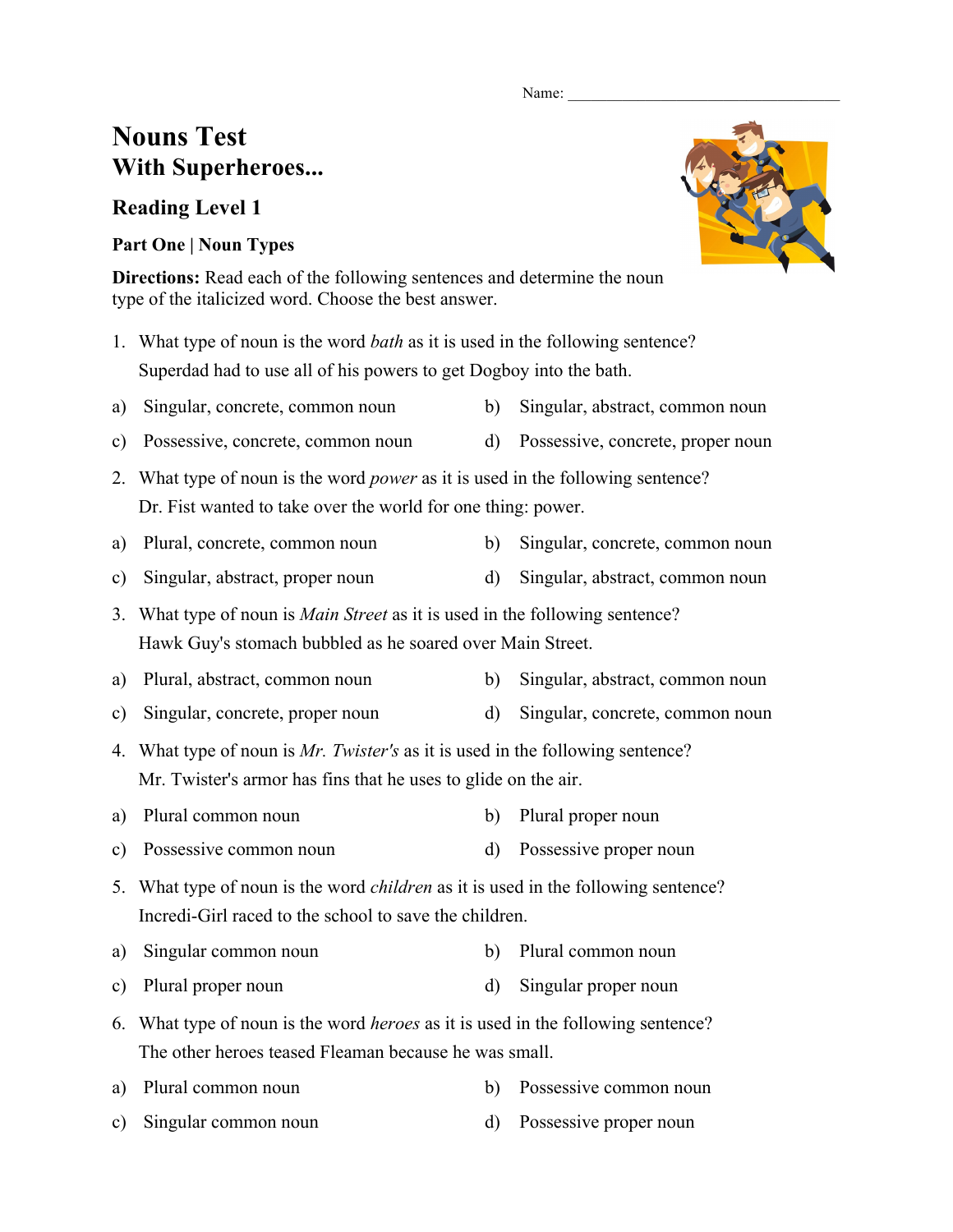- 7. What type of noun is the word *ability* as it is used in the following sentence? Superdad can use his ability to nap at any time.
- a) Singular concrete noun b) Plural abstract noun
- c) Singular abstract noun d) Possessive concrete noun
- 8. What type of noun is the word *cousins* as it is used in the following sentence? Dogboy and Incredi-Girl are cousins.
- a) Possessive common noun b) Plural common noun
- c) Plural proper noun d) Possessive proper noun
- 9. What type of noun is *World Science Institute* as it is used in the following sentence? Dr. Fist was kicked out of the World Science Institute.
- a) Possessive proper noun b) Singular common noun
- c) Possessive common noun d) Singular proper noun

10. What type of noun is the word *Dogboy's* as it is used in the following sentence? Fleaman wanted to wear Dogboy's cape, but Dogboy did not want to lend it to his mangy pal.

- a) Possessive common noun b) Plural common noun
- c) Plural proper noun d) Possessive proper noun

#### **Part Two | Fill in the Blank**

**Directions:** Choose the answer that best completes the sentences. Circle your response.

- 11. Fleaman snuck into \_\_\_\_\_\_\_\_ lab and heard his evil plan.
- a) Dr. Fist b) Dr. Fists
- c) Dr. Fist's d) Dr. Fists's
- 12. Incredi-Girl saw past the of the school with her x-ray vision.
- a) walls b) walls's
- c) wall's d) walls'
- 13. Judo Mom works for \_\_\_\_\_\_\_\_ biggest law firm.
- a) chicago's b) Chicagos
- c) Chicago's d) Chicagoes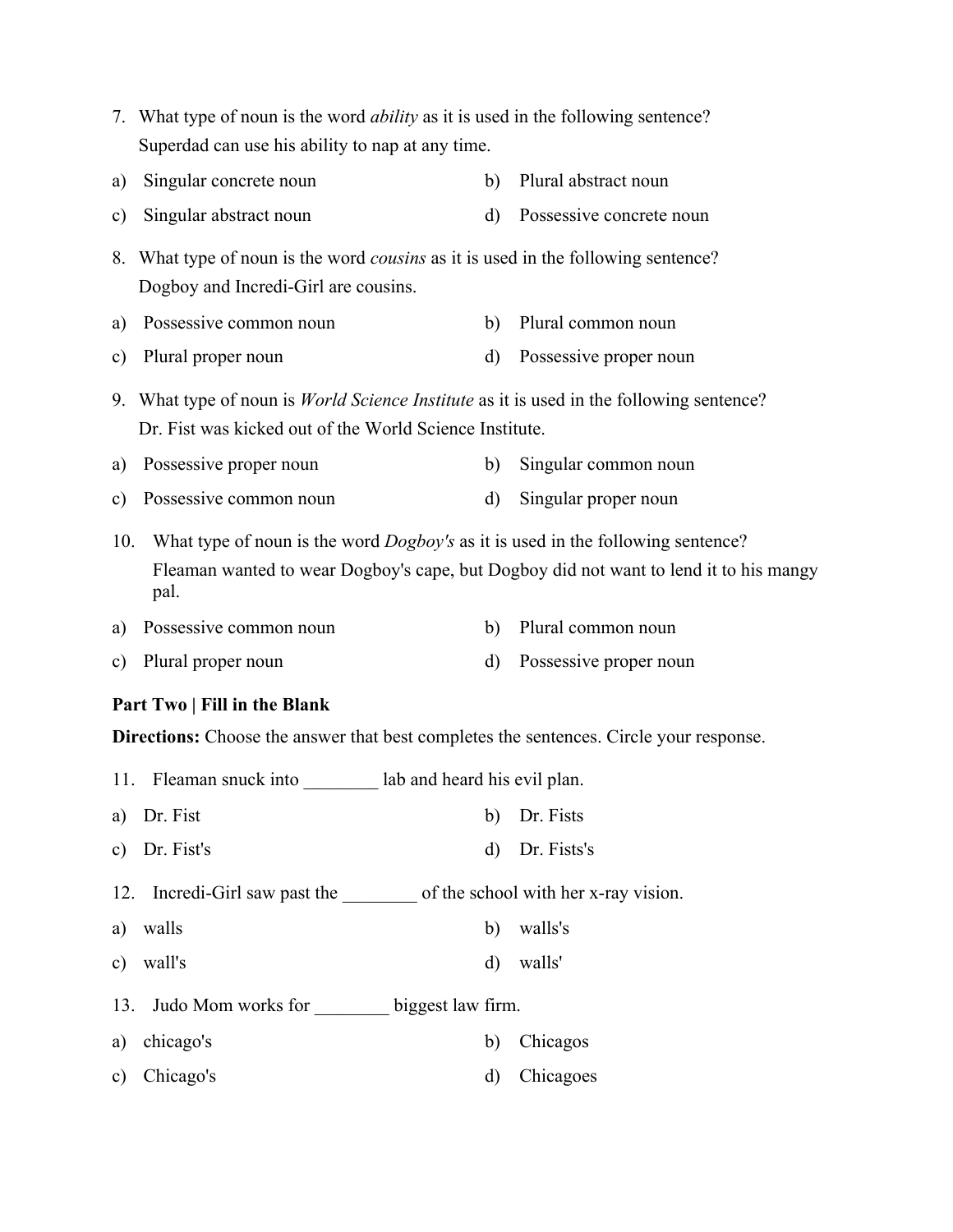|               | 14. There were a lot of _________ in Sweet Tooth's store.                                         |              |                                |  |  |  |  |
|---------------|---------------------------------------------------------------------------------------------------|--------------|--------------------------------|--|--|--|--|
| a)            | candys                                                                                            | b)           | candies                        |  |  |  |  |
| $\mathbf{c})$ | candy's                                                                                           | d)           | candys'                        |  |  |  |  |
|               | 15. Dr. Fist likes all sciences but he loves                                                      |              |                                |  |  |  |  |
| a)            | Earth Science                                                                                     | b)           | earth science                  |  |  |  |  |
|               | c) earth Science                                                                                  | $\rm d$      | Earth science                  |  |  |  |  |
|               | 16. Incredi-Girl had not thought to invite Dog Boy to her many ________.                          |              |                                |  |  |  |  |
| a)            | partys                                                                                            | b)           | parties                        |  |  |  |  |
|               | c) party's                                                                                        | d)           | parties'                       |  |  |  |  |
|               | 17. Let's go to _________, our favorite store                                                     |              |                                |  |  |  |  |
|               | a) Sweet Tooths Candy Emporium                                                                    | b)           | Sweet tooth's candy emporium   |  |  |  |  |
|               | c) sweet toothes candy emporium                                                                   | $\mathbf{d}$ | Sweet Tooth's Candy Emporium   |  |  |  |  |
|               | 18. Dog Boy did not like to study ________.                                                       |              |                                |  |  |  |  |
|               | a) American history                                                                               | b)           | American History               |  |  |  |  |
| $\mathbf{c})$ | american history                                                                                  | d)           | american History               |  |  |  |  |
|               | 19. Dr. Fist's evil lab is deep under the crust.                                                  |              |                                |  |  |  |  |
| a)            | Earths                                                                                            | b)           | earths                         |  |  |  |  |
| $\mathbf{c})$ | Earth's                                                                                           | d)           | earth's                        |  |  |  |  |
|               | 20. They were shocked to learn the Mr Twister can speak _________<br>as well as control the wind. |              |                                |  |  |  |  |
| a)            | spanish                                                                                           | b)           | Spanish                        |  |  |  |  |
| $\mathbf{c})$ | Spanish's                                                                                         | d)           | spanishes                      |  |  |  |  |
| 21.           | Incredi-Girl heard that Dr. Fist was trying to steal her                                          |              |                                |  |  |  |  |
| a)            | Science book                                                                                      | b)           | science Book                   |  |  |  |  |
| c)            | Science Book                                                                                      | $\rm d$      | science book                   |  |  |  |  |
| 22.           | Hawk Guy won't eat at ________.                                                                   |              |                                |  |  |  |  |
| a)            | Restaurants that Serve Chicken                                                                    | b)           | restaurants that serve Chicken |  |  |  |  |
| $\mathbf{c})$ | Restaurants that serve chicken                                                                    | d)           | restaurants that serve chicken |  |  |  |  |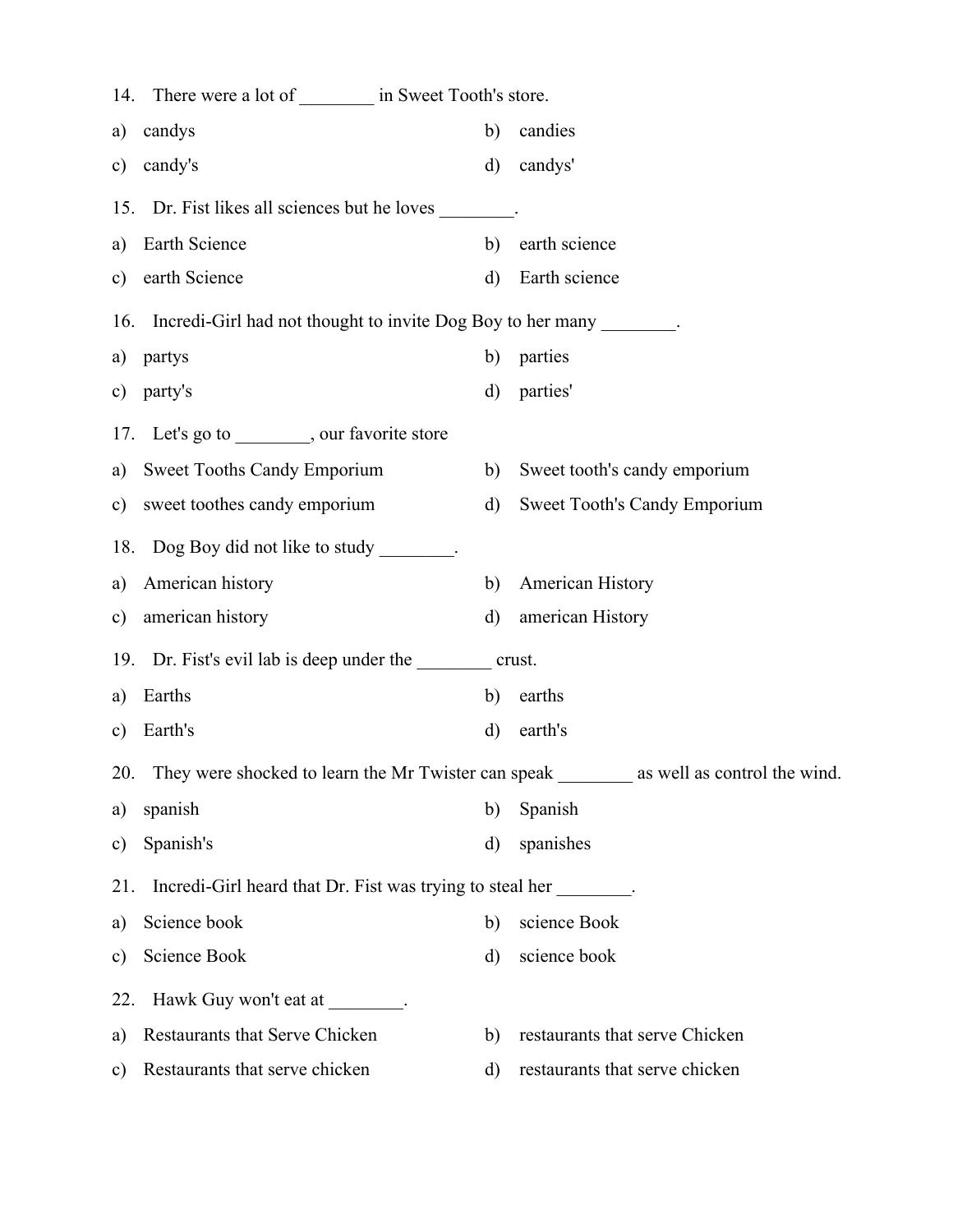| 23.           | Dog Boy didn't like to go to because of the fleas.                                     |              |                                    |
|---------------|----------------------------------------------------------------------------------------|--------------|------------------------------------|
| a)            | Fleamans house                                                                         | b)           | Fleaman's House                    |
| c)            | Fleaman's house                                                                        | d)           | <b>Fleamans House</b>              |
| 24.           | The teacher always mixes up __________ names.                                          |              |                                    |
| a)            | Fleaman's and Leafman's                                                                | b)           | Fleaman and Leafman's              |
| c)            | Fleamans and Leafmans                                                                  | d)           | Fleaman's and Leafmans             |
| 25.           | Incredi-Girl is the daughter of                                                        |              |                                    |
| a)            | Judo Mom and Superdad                                                                  | b)           | Judo Mom and Superdad's            |
| c)            | Judo Moms and Superdads                                                                | d)           | Judo Mom's and Superdad's          |
| 26.           | Dr. Fist sent robot bugs to keep track of _________ whereabouts.                       |              |                                    |
| a)            | Dog Boy and Fleamans                                                                   | b)           | Dog Boy and Fleaman's              |
| c)            | Dog Boys and Fleamans                                                                  | d)           | Dog Boy's and Fleaman's            |
| 27.           | Hawk Man flew over the                                                                 |              |                                    |
| a)            | mouth of the Ohio River                                                                | b)           | Mouth Of The Ohio River            |
| c)            | Mouth of the Ohio River                                                                | d)           | mouth of the Ohio river            |
| 28.           | Incredi-Girl's favorite short story is                                                 |              |                                    |
| a)            | "The gift of the magi" by o. henry                                                     | b)           | "The gift of the magi" by O. Henry |
| c)            | "The gift of the Magi" by O. Henry                                                     | d)           | "The Gift of the Magi" by O. Henry |
| 29.           | Sweet Tooth's favorite song is                                                         |              |                                    |
| a)            | "The Candy Man" by Sammy Davis Jr.                                                     | b)           | "The candy man" by Sammy Davis Jr. |
| $\mathbf{c})$ | "The Candy Man" by Sammy Davis jr.                                                     | $\mathbf{d}$ | "the candy man" by Sammy Davis Jr. |
| 30.           | Superdad may have food stains on his shirt, but he is one of this ________ top heroes. |              |                                    |
| a)            | citys                                                                                  | b)           | cities                             |
| c)            | city's                                                                                 | d)           | Cities                             |
| 31.           | Sweet Tooth has a body made out of                                                     |              |                                    |
| a)            | Chocolate ice-cream                                                                    | b)           | Chocolate Ice-Cream                |
| c)            | chocolate Ice-Cream                                                                    | d)           | chocolate ice-cream                |